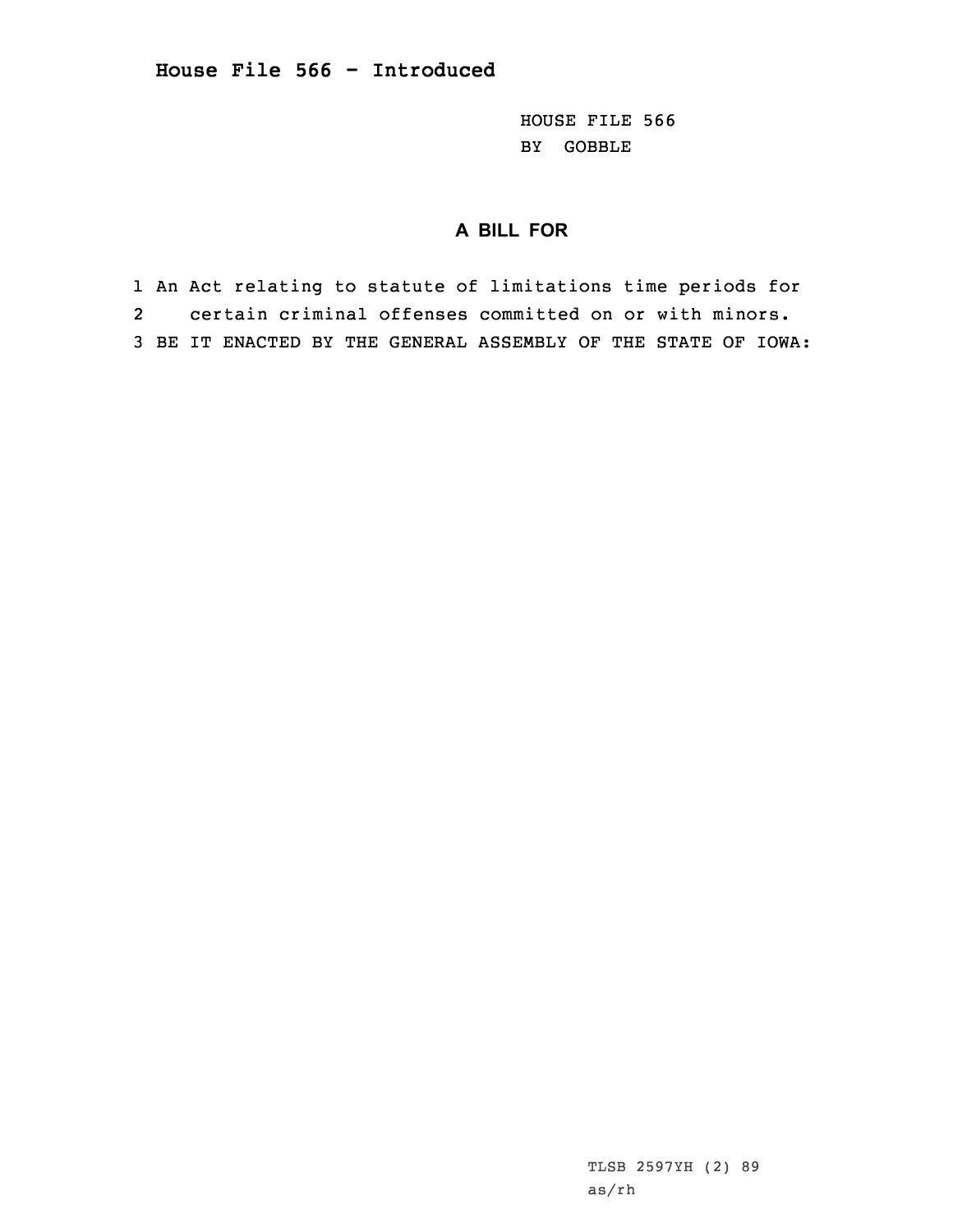1 Section 1. Section 802.2, subsection 1, Code 2021, is 2 amended to read as follows:

 1. An information or indictment for sexual abuse in the first, second, or third degree committed on or with <sup>a</sup> person 5 who is under the age of eighteen years shall may be found within fifteen years after the person upon whom the offense is committed attains eighteen years of age, or if the person against whom the information or indictment is sought is 9 identified through the use of a DNA profile, an information or indictment shall be found within three years from the date the person is identified by the person's DNA profile, whichever is 12 <del>later</del> at any time after the commission of the offense.

13 Sec. 2. Section 802.2A, Code 2021, is amended to read as 14 follows:

15 **802.2A Incest —— sexual exploitation by <sup>a</sup> counselor,** 16 **therapist, or school employee.**

 1. An information or indictment for incest under section 726.2 committed on or with <sup>a</sup> person who is under the age of 19 eighteen shall may be found within fifteen years after the person upon whom the offense is committed attains eighteen years of age. An information or indictment for any other 22 <del>incest shall be found within ten years after its</del> at any time after the commission of the offense.

24 2. An indictment or information for sexual exploitation by 25 <sup>a</sup> counselor, therapist, or school employee under [section](https://www.legis.iowa.gov/docs/code/2021/709.15.pdf) 709.15 26 committed on or with <sup>a</sup> person who is under the age of eighteen 27 shall may be found within fifteen years after the person upon 28 whom the offense is committed attains eighteen years of age at 29 any time after the commission of the offense. An information 30 or indictment for any other sexual exploitation shall be found 31 within ten years of the date the victim was last treated by the 32 counselor or therapist, or within ten years of the date the 33 victim was enrolled in or attended the school. 34 Sec. 3. Section 802.2B, unnumbered paragraph 1, Code 2021,

35 is amended to read as follows:

LSB 2597YH (2) 89

 $-1-$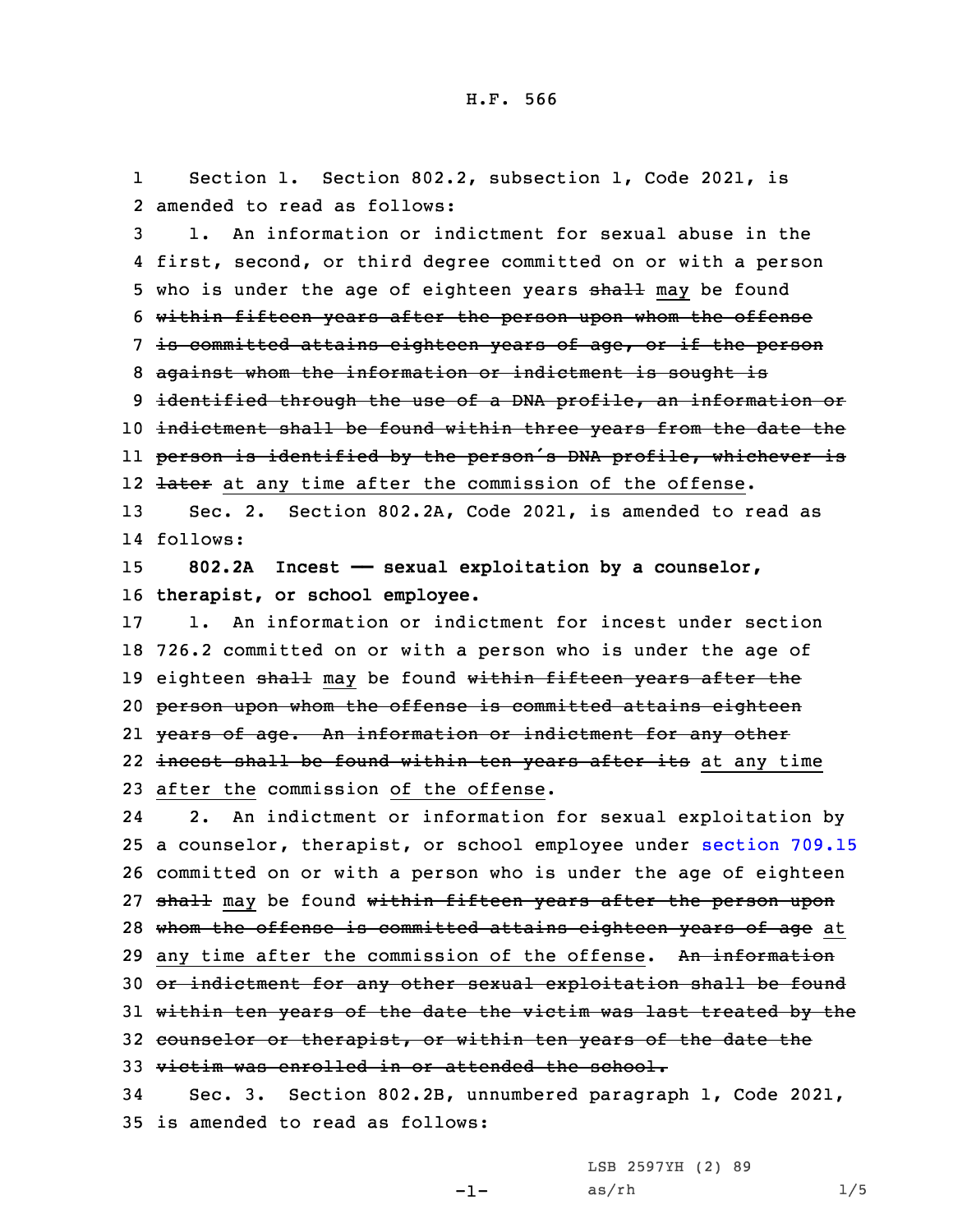H.F. 566

An information or indictment for the following offenses

1

2 committed on or with <sup>a</sup> person who is under the age of eighteen 3 years shall may be found within ten years after the person upon 4 whom the offense is committed attains eighteen years of age, 5 or if the person against whom the information or indictment 6 is sought is identified through the use of <sup>a</sup> DNA profile, an 7 information or indictment shall be found within three years 8 from the date the person is identified by the person's DNA 9 profile, whichever is later at any time after the commission 10 of the offense: 11 Sec. 4. Section 802.2C, Code 2021, is amended to read as 12 follows: 13 **802.2C Kidnapping.** 14 An information or indictment for kidnapping in the first, 15 second, or third degree committed on or with <sup>a</sup> person who is 16 under the age of eighteen years shall may be found within ten 17 years after the person upon whom the offense is committed 18 attains eighteen years of age, or if the person against whom 19 the information or indictment is sought is identified through 20 the use of <sup>a</sup> DNA profile, an information or indictment shall be 21 found within three years from the date the person is identified 22 by the person's DNA profile, whichever is later commenced at 23 any time after the commission of the offense. 24 Sec. 5. Section 802.2D, Code 2021, is amended to read as 25 follows: 26 **802.2D Human trafficking.** 27 An information or indictment for human trafficking in 28 violation of section [710A.2](https://www.legis.iowa.gov/docs/code/2021/710A.2.pdf), committed on or with <sup>a</sup> person who 29 is under the age of eighteen years  $shall$  may be found within 30 ten years after the person upon whom the offense is committed 31 attains eighteen years of age, or if the person against whom 32 the information or indictment is sought is identified through 33 the use of <sup>a</sup> DNA profile, an information or indictment shall be 34 found within three years from the date the person is identified 35 by the person's DNA profile, whichever is later at any time

LSB 2597YH (2) 89

 $-2-$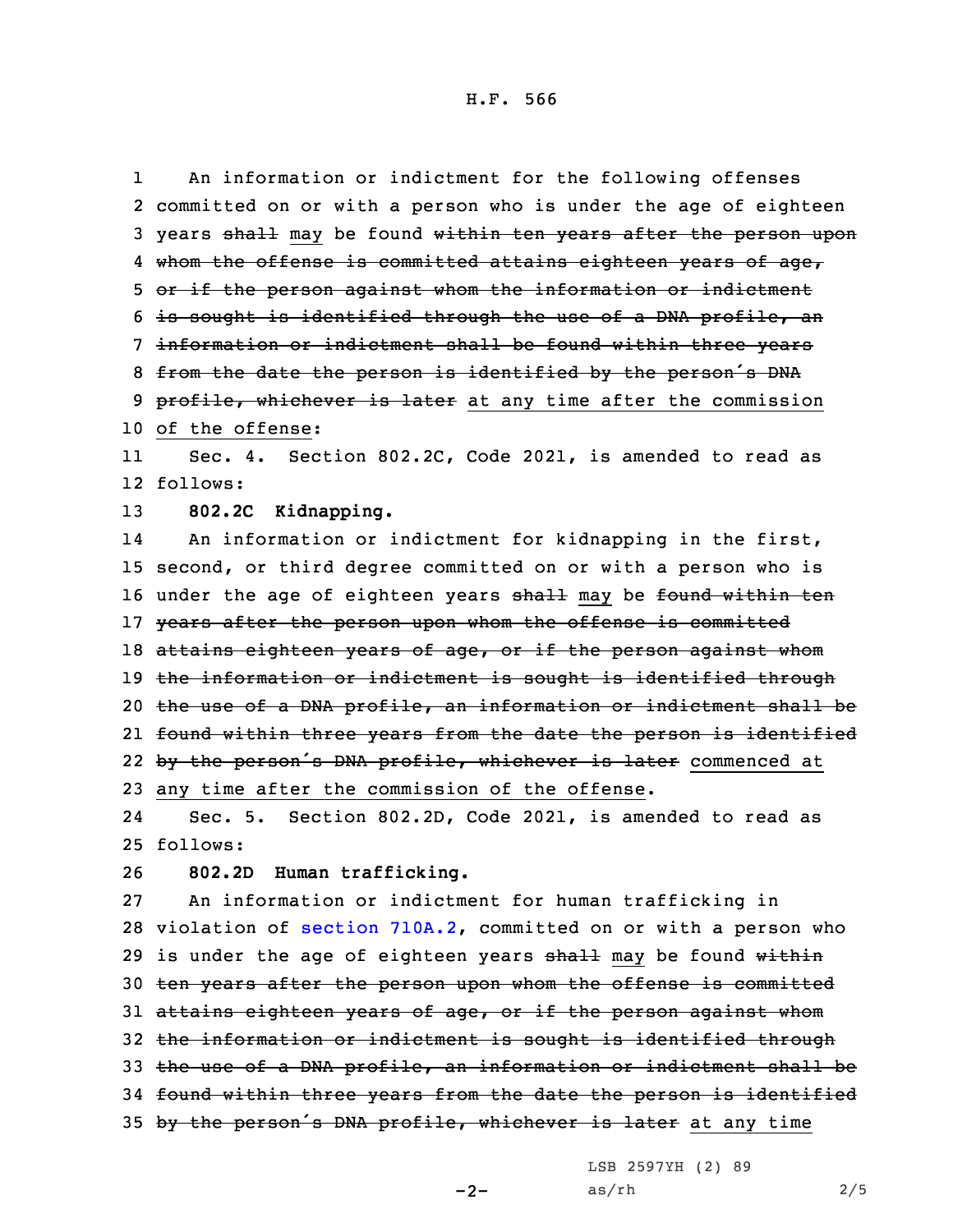## H.F. 566

|                | 1 after the commission of the offense.                               |
|----------------|----------------------------------------------------------------------|
| $\overline{2}$ | EXPLANATION                                                          |
| 3              | The inclusion of this explanation does not constitute agreement with |
|                | the explanation's substance by the members of the general assembly.  |
|                |                                                                      |

5 This bill relates to statute of limitations time periods for 6 certain criminal offenses committed on or with minors.

 The amendment to Code section 802.2 provides that an information or indictment for sexual abuse in the first, second, or third degree committed on or with <sup>a</sup> person who is under the age of 18 years may be found at any time after commission of the offense. Under current law, an information or indictment for <sup>a</sup> sexual abuse offense committed on or with <sup>a</sup> person who is under 18 years of age shall be found within 15 years after the person upon whom the offense is committed attains 18 years of age, or if the person against whom the information or indictment is sought is identified through the use of <sup>a</sup> DNA profile, an information or indictment shall be found within three years from the date the person is identified by the person's DNA profile, whichever is later.

 The amendment to Code section 802.2A provides that an information or indictment for incest under Code section 726.2 committed on or with <sup>a</sup> person who is under the age of 18 may be found at any time after commission of the offense. Under current law, an information or indictment for incest shall be found within 15 years after the person upon whom the offense is committed attains 18 years of age. For other incest offenses committed upon <sup>a</sup> person 18 years of age or older, the information or indictment shall be found within 10 years after the commission of the offense.

 The amendment to Code section 802.2A also provides that an information or indictment for sexual exploitation by <sup>a</sup> counselor, therapist, or school employee under Code section 709.15 committed on or with <sup>a</sup> person who is under the age of 18 may be found at any time after commission of the offense. Under current law, an information or indictment for sexual

 $-3-$ 

LSB 2597YH (2) 89  $as/rh$   $3/5$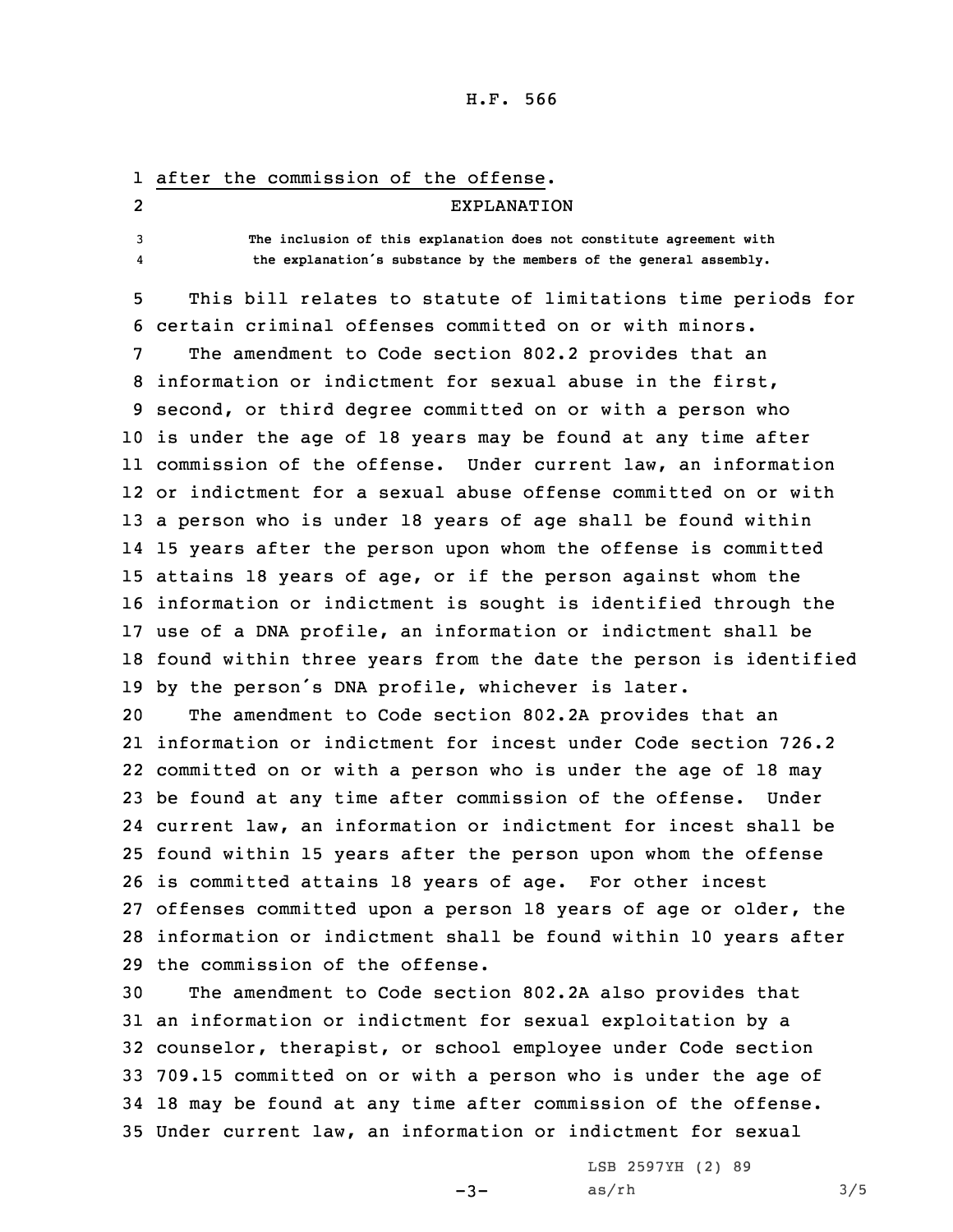H.F. 566

 exploitation by <sup>a</sup> counselor, therapist, or school employee shall be found within 15 years after the person upon whom the offense is committed attains 18 years of age. For other sexual exploitation by <sup>a</sup> counselor, therapist, or school employee offenses committed upon <sup>a</sup> person 18 years of age or older, the information or indictment shall be found within 10 years of the date the person was last treated by the counselor or therapist, or within 10 years of the date the person was enrolled in or attended the school.

 The amendment to Code section 802.2B provides that an information or indictment may be commenced at any time after the commission of any of the following offenses if the offense is committed on or with <sup>a</sup> person under the age of 18: sexual abuse in the first degree in violation of Code section 709.2; sexual abuse in the second degree in violation of Code section 709.3; sexual abuse in the third degree in violation of Code section 709.4; lascivious acts with <sup>a</sup> child in violation of Code section 709.8; assault with intent to commit sexual abuse in violation of Code section 709.11; indecent contact with <sup>a</sup> child in violation of Code section 709.12; lascivious conduct with <sup>a</sup> minor in violation of Code section 709.14; sexual exploitation by <sup>a</sup> counselor, therapist, or school employee in violation of Code section 709.15; sexual misconduct with <sup>a</sup> juvenile in violation of Code section 709.16, subsection 2; kidnapping in the first degree in violation of Code section 710.2; kidnapping in the second degree in violation of Code section 710.3; kidnapping in the third degree in violation of Code section 710.4; human trafficking in violation of Code section 710A.2; incest in violation of Code section 726.2; and sexual exploitation of <sup>a</sup> minor in violation of Code section 728.12. Under current law for the preceding offenses, an information or indictment committed on or with <sup>a</sup> person who is under 18 years of age shall be found within 10 years after the person upon whom the offense is committed attains 18 years of age, or if the person against whom the information or

 $-4-$ 

LSB 2597YH (2) 89  $as/rh$  4/5